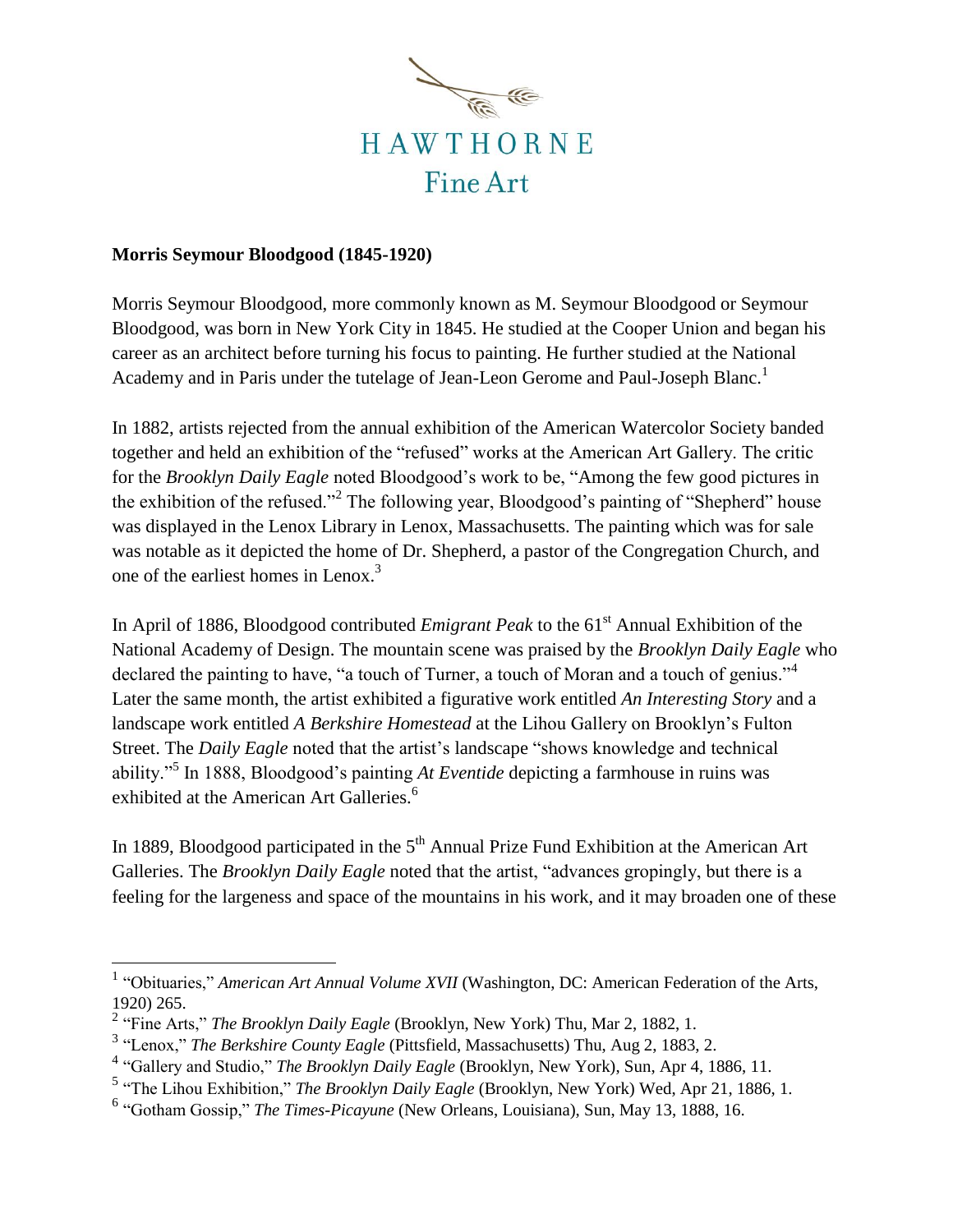

days." <sup>7</sup> Around the same time, Bloodgood participated in an exhibition of watercolors and pastels at Field's Gallery in Brooklyn. The work of other notable artists on display included Leonard Ochtman, Susie M. Barstow, Irving Wiles, and Eleanor Greatorex, to name a few.<sup>8</sup> Bloodgood, participated in another exhibition at the same gallery later that year.<sup>9</sup>

In 1890, after working nine years at the Poppenhusen Institute as an instructor in "cast, copy and decorative" drawing Bloodgood left his position in order to live in Europe.<sup>10</sup> In May of that year he traveled to Germany on the Hamburg-American steamship.<sup>11</sup> He returned to Europe during the summer of 1892. While in Italy, Bloodgood painted a Venetian scene including the Church of San Giorgio described by a critic as, "…charming in color and poetic in sentiment."<sup>12</sup> In 1895, Bloodgood contributed studies of Holland to the 5<sup>th</sup> Annual Exhibition of Water Colors and Pastels at the Philadelphia Art Club.<sup>13</sup>

In 1898, at the National Academy's spring exhibition Bloodgood's *Sunshine and Shadow* was said to be "rich in color" and "worthy of mention." <sup>14</sup> His painting entitled *Valley Road* was exhibited during the Academy's fall exhibition that same year. The *Brooklyn Daily Eagle* said the work was, "a comfortable picture of a familiar type."<sup>15</sup> In 1900, Bloodgood's *An Adirondack Brook* was exhibited during the  $25<sup>th</sup>$  Anniversary exhibition of the Art Students League.<sup>16</sup> The same year, Bloodgood returned to his teaching position at the Poppenhusen Institute.<sup>17</sup>

In 1906, Bloodgood was invited to participate in the "purchase fund exhibit" at the Detroit Museum of Art. The exhibit was comprised of approximately 50 works by prominent American artists including James Carroll Beckwith, Kenyon Cox, Charles C. Curran, George Inness, and Thomas Eakins.<sup>18</sup> In 1902, Bloodgood, a cripple, was rescued from his studio on the top floor of

<sup>&</sup>lt;sup>7</sup> "Gallery and Studio," The Brooklyn Daily Eagle (Brooklyn, New York), Sun, Apr 28, 1889, 10.

<sup>8</sup> "Fine Arts," *The Brooklyn Daily Eagle* (Brooklyn, New York), Mon, Apr 8, 1889, 1.

<sup>&</sup>lt;sup>9</sup> "Gallery and Studio," *The Brooklyn Daily Eagle* (Brooklyn, New York), Sun, Dec 8, 1889, 11.

<sup>&</sup>lt;sup>10</sup> "The Poppenhusen Institute," *Brooklyn Times Union* (Brooklyn, New York), Tue, Sep 30, 1890, 5.

<sup>11</sup> "City and Suburban News," *The New York Times* (New York, New York), Fri, May 9, 1890, 3.

<sup>12</sup> "Pen, Chisel and Brush," *Lincoln Weekly News* (Lincoln, Nebraska), Thu, Mar 30, 1893, 6.

<sup>13</sup> "Water Color at the Art Club," *The Times* (Philadelphia, Pennsylvania), Sun, Mar 17, 1895, 6.

<sup>14</sup> "In the Art World," *The New York Times* (New York, New York), Sat, Feb 5, 1898, 18.

<sup>15</sup> "Gallery and Studio," *The Brooklyn Daily Eagle* (Brooklyn, New York), Sun, Nov 13, 1898, 15.

<sup>16</sup> "Art Students' League Exhibit," *The Brooklyn Citizen* (Brooklyn, New York), Thu, May 10, 1900, 2.

<sup>17</sup> "Evening Classes Opened," *Brooklyn Times Union* (Brooklyn, New York), Tue, Oct 16, 1900, 8.

<sup>18</sup> "Purchase Fund Exhibit," *Detroit Free Press* (Detroit, Michigan), Sun, Jan 14, 1906, 8.